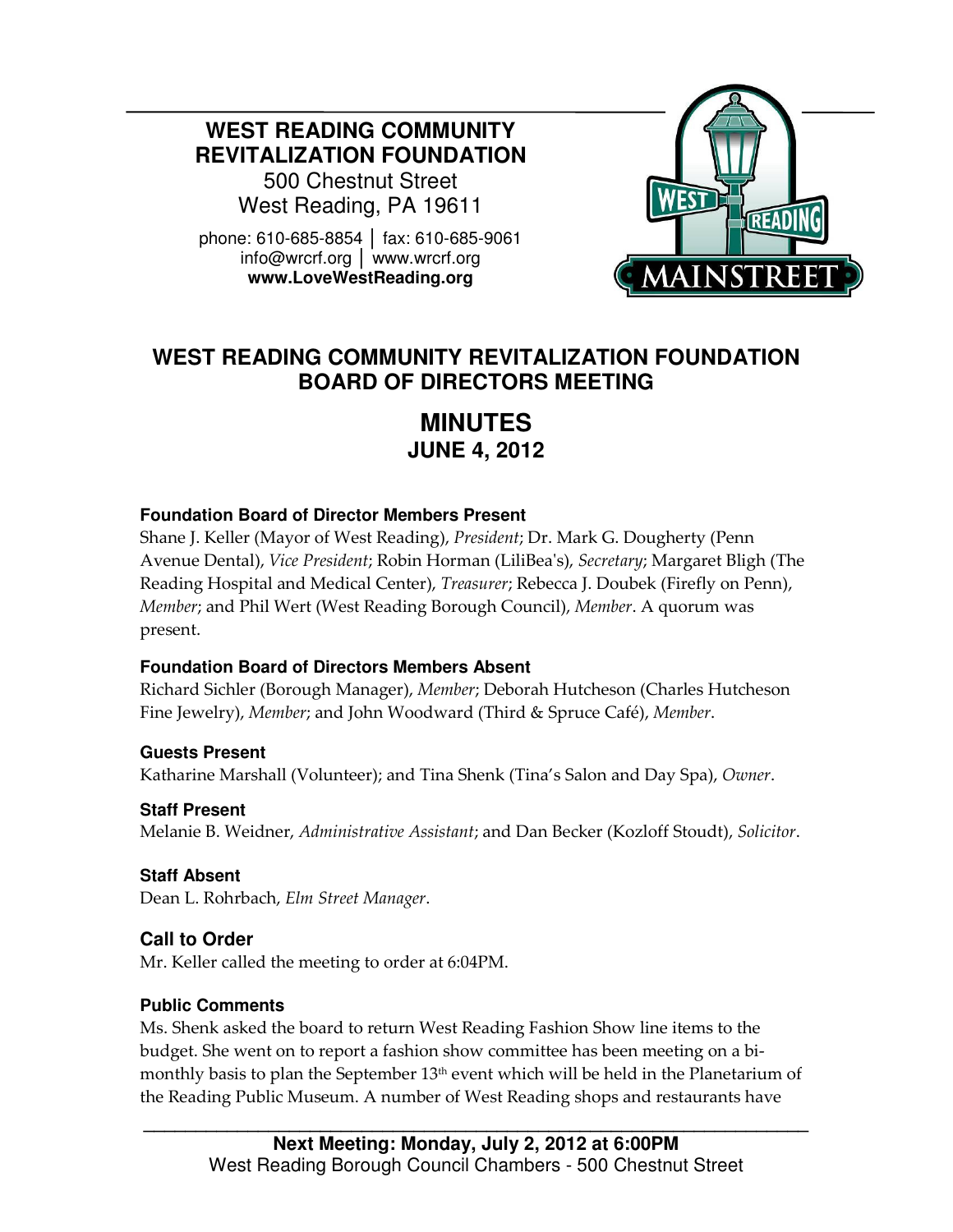committed to participating in the fundraiser with proceeds equally benefiting Berks Women in Crisis and the West Reading Community Revitalization Foundation. Projected income includes \$2,000 in pledged sponsorships and \$6,000 in ticket sales (200 tickets at \$30 each.) Additionally participating businesses will donate a \$50 item for a raffle (tickets will be sold 5 for \$20 and 1 for \$5.) Expenses will include and \$800 Planetarium rental fee (which will include the stage, tables, chairs, etc needed for the fashion show,) an estimated \$1,500 to \$3,000 special event insurance fee, \$30 Pennsylvania Liquor and Control Board permit, and an estimated \$125 raffle permit from the County of Berks Treasurer's office. Ms. Shenk added no money would be spent on event advertising.

MOTION to return West Reading Fashion Show line items to the 2012 budget made by Ms. Doubek and seconded by Ms. Horman. (6-0)

MOTION to authorize Mr. Keller to sign the contract with the Reading Public Museum for use of the Planetarium on Thursday, September 13<sup>th</sup> made by Ms. Doubek and seconded by Ms. Horman. (6-0)

MOTION to generate and sign a check made out the Reading Public Museum in the amount of \$400 as a retainer fee for the Planetarium rental made by Ms. Doubek and seconded by Ms. Bligh. (6-0)

Ms. Shenk questioned the reasoning behind needing board approval and the timeliness of approvals stating it often frustrated committee members and volunteers. A series of time sensitive ask letters for the Love West Reading website, Fall Festival on the Avenue, and Holiday Glow Celebration were created by a group of volunteers in order to gain funding that would benefit the organization however it was unclear what needed to be done to get them signed and in the mail. Mr. Keller applauded all efforts made by the volunteers out pounding the streets trying to make things happen and stated the West Reading Community Revitalization Board of Directors was creating program guidelines that would clarify the organization's policies and procedures eliminating current issues caused by confusion. Ask letters for the Love West Reading website were submitted for approval prior to the meeting. Fall Festival on the Avenue and Holiday Glow Celebration ask letters were presented at the beginning of the meeting not allowing adequate time for review. Mr. Becker went on to stress the importance of coordinated efforts within an organization. A functional organization defines monetary goals, establishes what it would like to achieve, identifies matters of timing, and works together as a group to do what is in its best interest. Committees or volunteers may have organized efforts in creating ask letters but need to coordinate all efforts with the governing body in order to create effective ask letters. Mr. Keller pointed out projects could move forward with more efficiency if committee chairs attended the board meetings. Ms. Doubek added committee minutes should be submitted to the board. Ms. Horman suggested appointing a committee member with the responsibilities. Ms. Marshall reported the Fall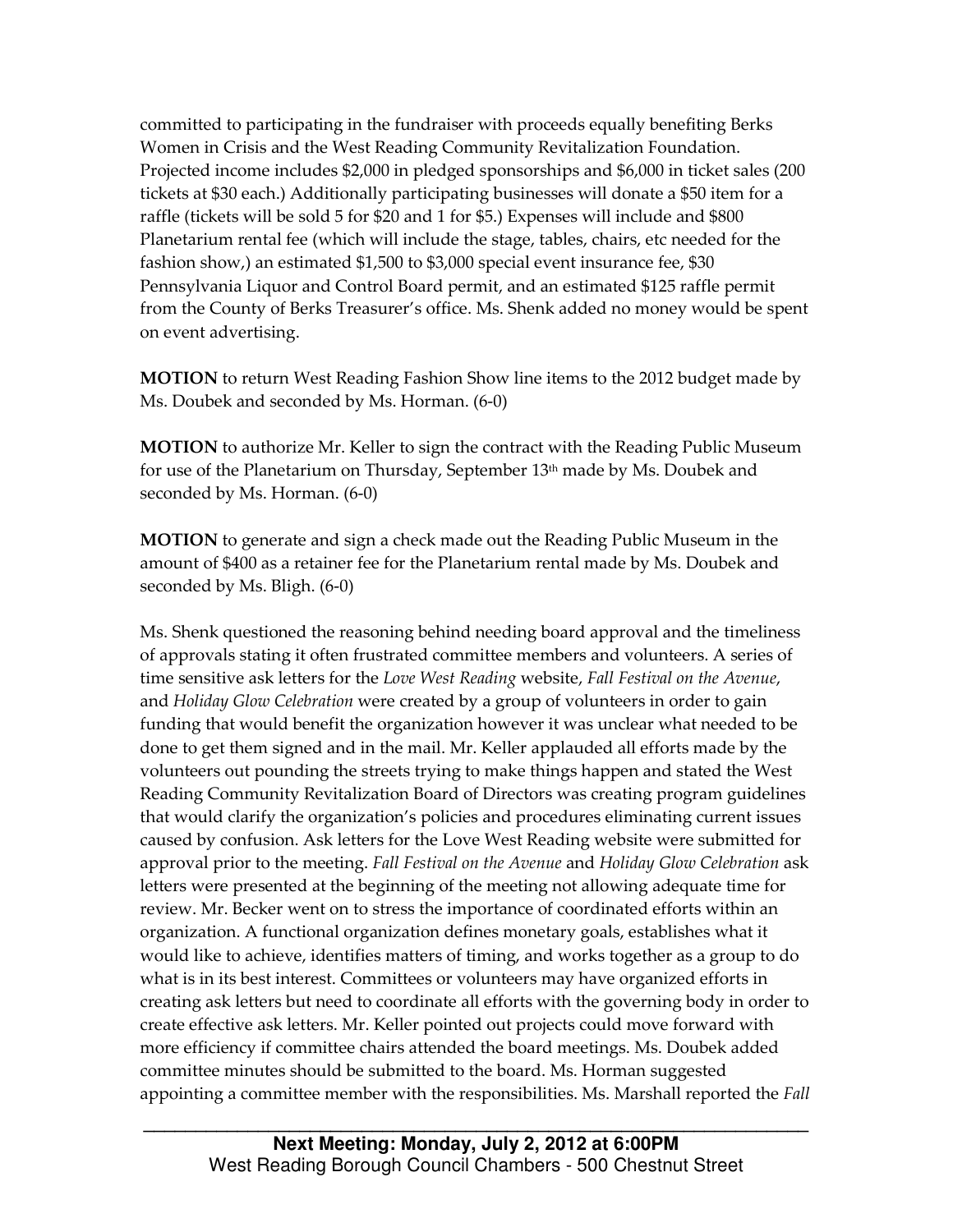Festival on the Avenue and Holiday Glow Celebration ask letters were incomplete, awaiting input from Mr. Rohrbach, and some additional thought was needed in regards to recipients. A list of potential donors is being created. Ms. Marshall is trying to coordinate that list with Elm Street's list so no one receives two letters from the organization in one year, with the exception of the letters that will go out for 2013 at the end of October. Ms. Shenk will provide her ask list along with proposed letters in the future. Ms. Marshall would like to get the series *Love West Reading* ask letters out as soon as possible. Mr. Keller agreed to sign them once they are approved on letterhead.

**MOTION** to approve the *Love West Reading* website ask letters made by Ms. Horman and seconded by Mr. Wert. (6-0)

#### **Approval of Minutes**

Mr. Keller entertained a motion to approve May's minutes pending the correction of five typos.

MOTION to approve the Community Revitalization Foundations (CRF) board minutes for May 2012 was made by Ms. Doubek and seconded by Ms. Bligh. (6-0)

## **Treasurer's Report**

CRF Treasurer Ms. Bligh referred to May financial reports included in member's packets.

MOTION to approve the May Community Revitalization Foundation financial report made by Ms. Horman and seconded by Dr. Dougherty. (6-0)

MOTION to approve the May Community Revitalization Foundation accounts payable report made by Ms. Doubek and seconded by Dr. Dougherty. (6-0)

A draft 2012 CRF Budget was included in member's packets reflecting various adjustments discussed at the May CRF board meeting. Ms. Weidner was instructed to add line items for the West Reading Fashion Show and present the budget for approval at July's CRF Board meeting.

Argetime Evans will bring the final Sovereign Bank signatures to the board meeting once members have all visited the branch to fill out the initial paperwork.

## **Promotion and Marketing Team**

Ms. Horman reported the First Thursday Free Concert Series had a great turnout last month, people wandered away from the 600 Block and into the shops. Ms. Shenk stated the Love West Reading Block Party was successful and was an easy, free way to bring bodies to the Avenue. Mr. Wert noted musicians were blocking the sidewalks in some areas restricting foot traffic. Ms. Shenk also discovered sound was overlapping in some areas and will provide setup guidelines to musicians in the future to address these